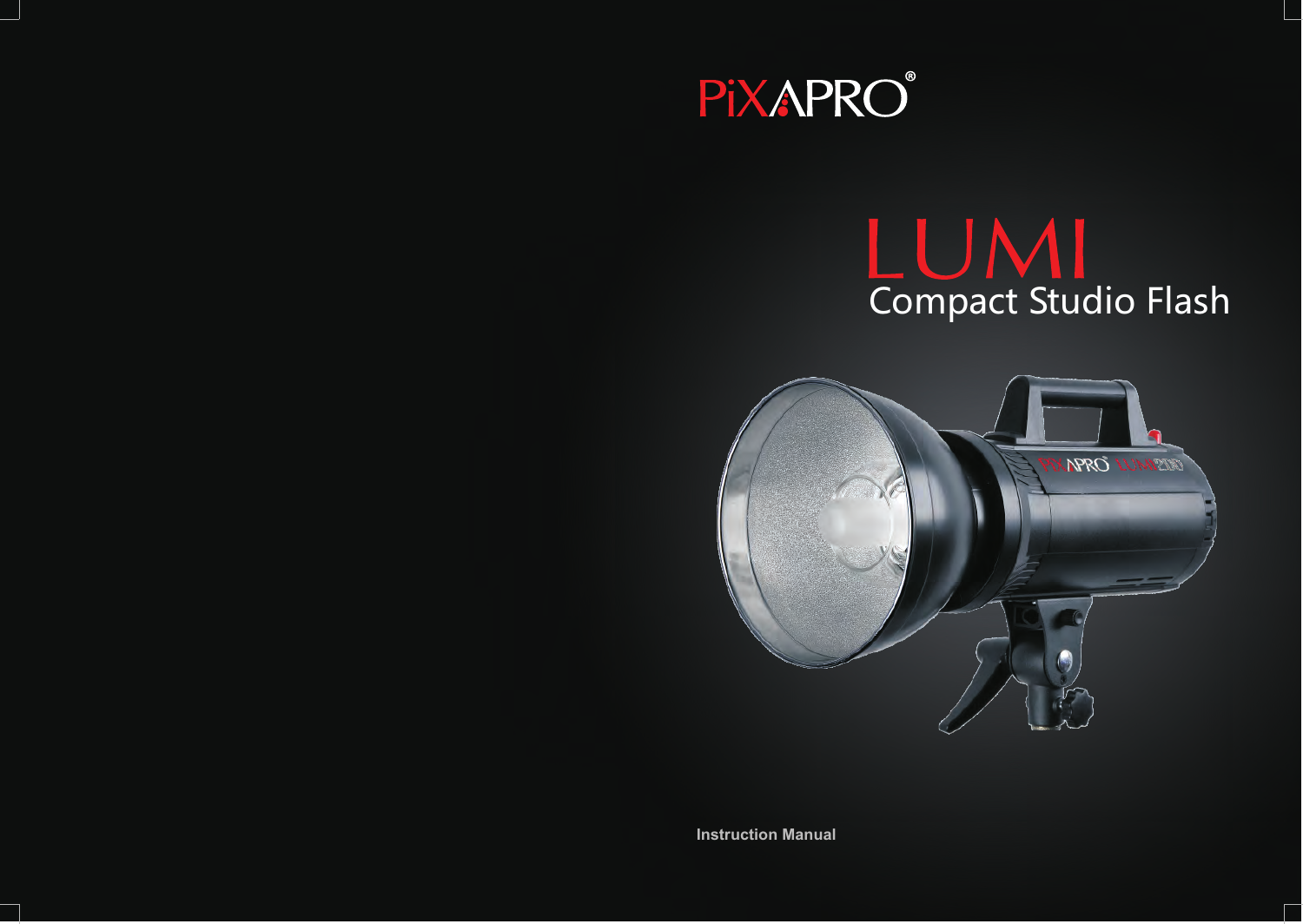# **FOREWORD**

**Thanks for choosing LUMI series studio flash. It is a durable and good quality strobe with complete functions to help photographers create desired lighting effects. The product is suited for wedding, portrait, and product photography. The LUMI flash offers:**

- Precise output control, 30 steps from 5.0-8.0 in 0.1 increments
- High-qualified modeling lamp, 150W output steplessly adjustable
- High output stability, a tolerance of not larger than 2% under the same output
- Anti-preflash function, enabling synchronization with cameras having a onepreflash firing system
- Auto power discharge when the flash output is adjusted from high to low
- Adjusted settings intelligently remembered after 3s and automatically recovered after a restart
- Wireless control of the flash power ratio, the on or off of modeling lamp and buzzer, as well as flash triggering

# **CONTENTS**

- 01 **Foreword**
- 02 **For Your Safety**
- 02 **Caution**
- 03 **Names of Parts**
- 03 · Body
- 03 Accessories
- 04 **Separately Sold Accessories**
- 04 **Operations**
- 04 Flash Preparation
- 04 Power Connection
- 04 Modeling Lamp
- 05 Power Output Control
- 05 Test Button
- 05 Sync Triggering
- 05 Slave Trigger Model
- 05 Buzz Function
- 06 Memory Function
- 06 Wireless Control Function
- 06 Tube Replacement
- 07 **Technical Data**
- 07 **Maintenance**

# **FOR YOUR SAFETY**

**To prevent damage to the product or injury to you or to others, read the following safety precautions in their entirety before using this product. Keep these safety instructions where users can read them for ready reference.**

## **Do not disassemble or modify**

There are high-voltage components inside the unit. Failure to observe this precaution could result in electric shock or product malfunction. Should the product break open as the result of a fall or other accident, send the defective back to authorized service center for inspection and maintenance.

#### **A** Keep dry

Do not handle with wet hands or immerse in or expose to water or rain. Failure to observe this precaution could result in fire or electric shock.

## **A** Keep out of the reach of children

This device contains small parts that may pose a choking hazard. Consult a physician immediately if a child swallows any part of this device.

#### **A** Do not expose to high temperature

Do not leave the device in a closed vehicle in the sun or in other areas subject to extremely high temperature. Failure to observe this precaution could result in fire or damage to the housing or internal parts.

# **CAUTION**

- $\Lambda$  After 30 continuous flashes at full power, the flash should be cooled down for about 3 minutes. Overheating will occur if it is used continuously without cooling down.
- $\triangle$  Do not keep using the modeling lamp for a long time, otherwise flammable accessories attaching to flash head, e.g. softbox will get burnt. A 10-minute time is recommended in this case. After 10 minutes, cool it down for 1 minute.
- When using a snoot, do not keep the modeling lamp on for a long time or fire too frequently (not over six times for one minute). Overheating will result in damages for strobe housing and/or studio light.
- $\Lambda$  Do not touch the lamp cap when the flash or modeling lamp is working, as it will give out heat, leading to high surface temperature.
- $\triangle$  Do not touch the two terminals of the tube outlet as there is high voltage inside. Wear insolated gloves before replacing the tube or modeling lamp.
- A Avoid sudden impacts as this can damage the flash tube and/or modeling lamp.
- $\triangle$  Do not flash directly towards naked eyes (especially those of babies), otherwise it may lead to visual impairment.
- $\triangle$  Disconnect from the power supply when it will not be used for an extended period.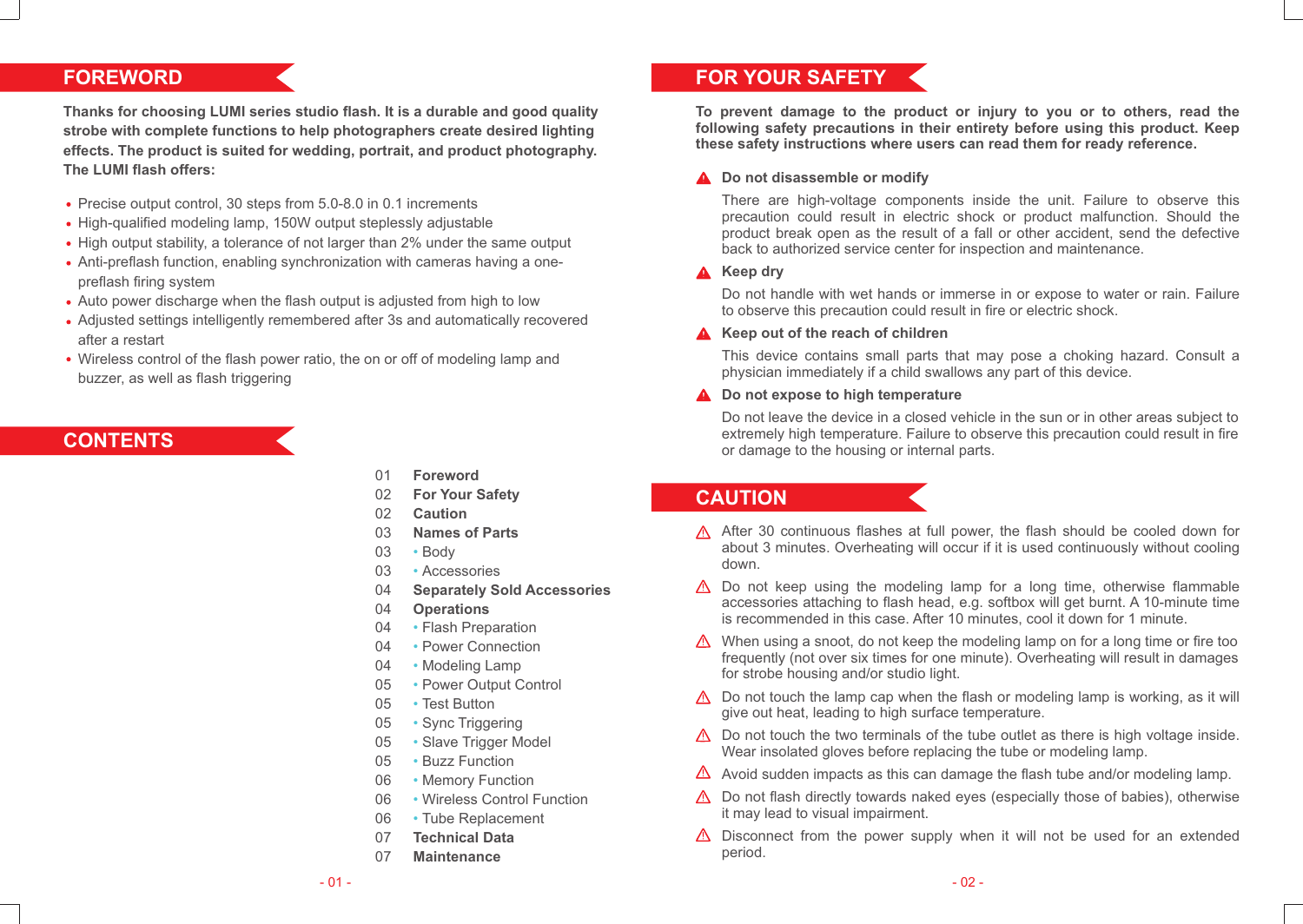# **NAMES OF PARTS**

**Body**



- 
- 2. Sync Cord Jack 12. Buzz Indicator
- 
- 3. Power Switch 13. Slave Triggering Indicator<br>
4. Modeling Lamp Output Controller 14. Test Indicator Lamp 4. Modeling Lamp Output Controller
- 5. Flash Output Controller 15. Light Sensor
- 6. Modeling Lamp Button 16. Fuse
- 
- 
- 
- 

# **Accessories**

- 1. Sync Cord
- 2. Power Cord
- 3. Lamp Cover
- 4. Glass Protection Cover
- 5. Modeling Lamp
- 6. Instruction Manual
- 1. AC Power Socket 11. Modeling Lamp Indicator
	-
	-
	-
	-
	-
- 7. Sound Button 17. Wireless Control Port 8. Slave Model Button 18. Mounting Bracket
	- 18. Mounting Bracket
- 9. Test Button 19. Umbrella Input
- 10. Digital Display 20. Direction Adjusting Handle



# **SEPARATELY SOLD ACCESSORIES**

The product can be used in combination with the following accessories sold separately, so as to achieve best photography effects:

FT-16 Remote Control, Power Inverter, Softbox, Photographic Umbrella, Light Stand, Barndoor, Snoot, etc.



# **OPERATIONS**

# **Flash Preparation**

1.Take down the lamp cover. Install the modeling lamp and put on the glass protection cover and standard reflector.

(To uninstall the standard reflector, press the release button on the flash head and turn the standard reflector counter-clockwise to take it out, as illustrated in the picture.)



2. Attach the flash unit on an appropriate light stand. Adjust the mounting bracket (18) for a good angle and make sure it's tightened and fixed. Use the direction adjusting handle (20) to adjust the flash to a desired direction. Umbrella input (19) is for different photo umbrellas to put in.

# **Power Connection**

Use the power cord to connect the flash to an AC power source and turn on the power switch (3). The Digital Display (10) lights up, indicating it's connected.

## **Modeling Lamp**

Modeling Lamp Button (6) controls the modeling lamp status: when modeling lamp indicator lights up, modeling lamp is on; if not, modeling lamp is off. Modeling lamp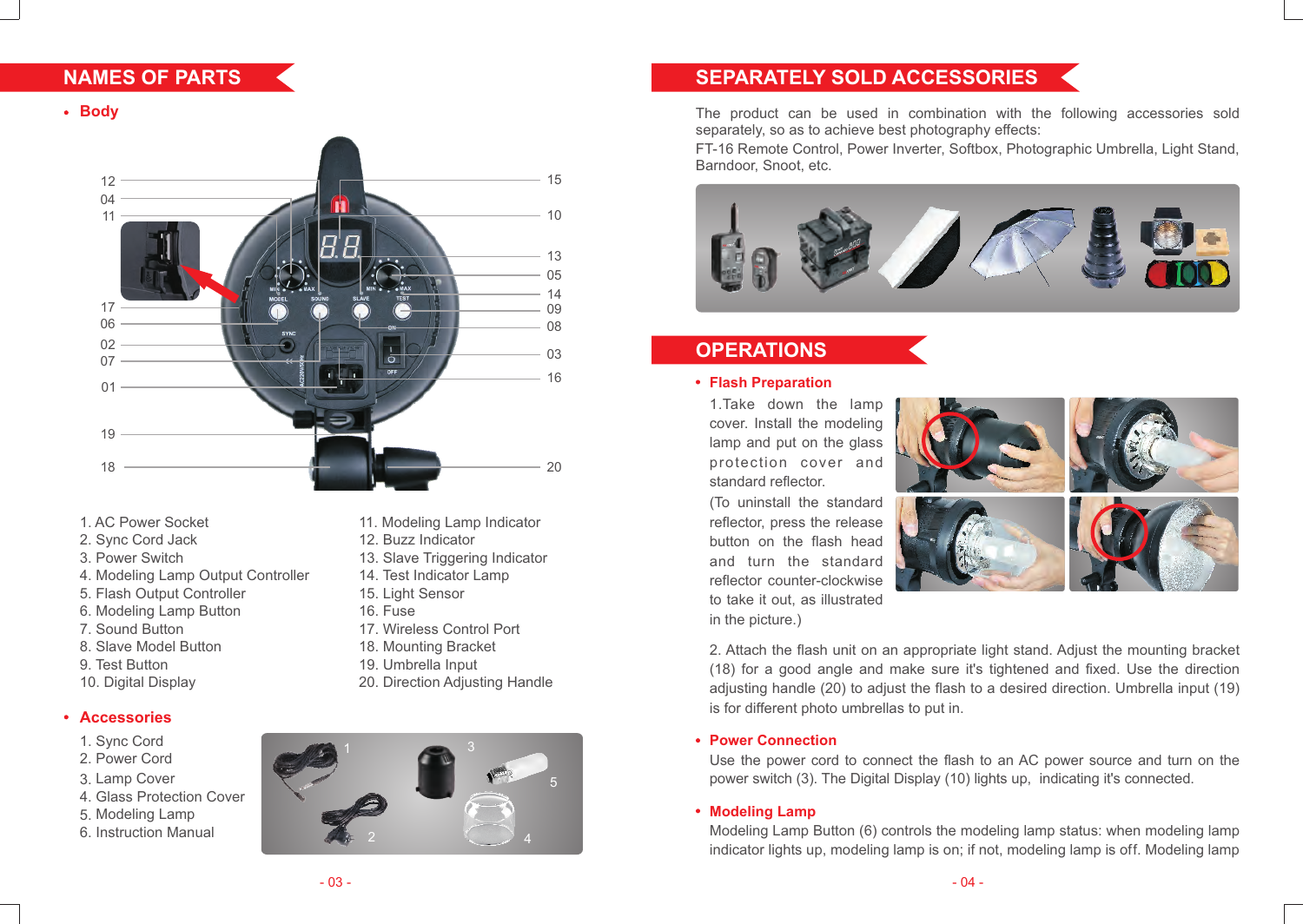output controller (4) is used for adjusting the power output level of modeling lamp. Modeling lamp will be off automatically after lighting for 2 hours, avoiding overheat due to long-time lighting when the user is not nearby.



When there is flammable accessory on the flash unit, do not keep the modeling lamp on for a long time. It is recommended to cool it down for one minute after 10 minutes' working.

#### **Power Output Control**

Flash output controller (5) decides different power output, satisfying the light requirements in different environment. The power is adjustable freely from 5.0 to 8.0 which will be accordingly told on the digital display (10). "OF" on the display indicates that the flash triggering function is turned off. It can automatically discharge power when the flash output is adjusted from high to low.

## **Test Button**

To fire the flash without taking a picture, press the test button (9). It can also help adjust the flash brightness when combined with the flash output controller (5).

## **Sync Triggering**

The sync cord jack (2) is a Φ3.50mm plug. Insert a trigger plug here and the flash will be fired synchronously with the camera shutter.



# **Slave Trigger Model**

Three slave triggering models are available and can be set by pressing Slave Model Button (8).

1.No optical control: The slave triggering indicator (13) is off, indicating the slave triggering function is shut down.

2.One fire model: The slave triggering indicator (13) glows blue, indicating the flash will fire synchronously when receiving one external flash. In this model, the flash can function as an auxiliary lamp, offering various effects of light and shadow.

3.Anti-preflash model: The slave triggering indicator (13) glows red, indicating the flash will receive two external flashes within 2 seconds and will fire synchronously when receiving the second flash. In this model, the flash can function as an auxiliary lamp, applicable to TTL system. With this anti-preflash function, synchronization is supported with cameras having a one-preflash firing system.

## **Buzz Function**

The sound button (7) is used to decide whether there is sound reminder for ready flash after recharging. When the buzz indicator (12) is on, it means buzz function is working; if it is off, the buzz function is shut down. A "BI" sound will be heard when

## it's fully charged.

## **Memory Function**

• The device is equipped with memory function for the panel setting. It will help remember the panel setting 3 seconds after you set it. When starting up the flash next time, the panel setting will be the same as that before powering it off.

# **Wireless Control Function**

• The flash unit is built in with a Wireless Control Port (17) so that you can wirelessly control the on-and-off of your flash, modeling lamp and buzzer, as well as adjust the flash output level, etc.

To control the flash wirelessly, you need a PIXAPRO series remote control set (oncamera and on-flash). Insert its receive end into the Wireless Control Port (17) on the flash and insert the transmit end into the camera hot shoe. Settings made on the hotshoe-mounted transmit and receive ends will be wirelessly communicated to the flash. Then you can press the camera shutter-release button to trigger the flash.

For full instructions on the use of FT series remote control, see its user manual.

#### **Tube Replacement**

Shut down the power and remove the power cord before replacing the flash tube and wear insulated gloves. Then, loosen the iron wire on the tube, keep a balanced hold on the two feet of the flash tube and pull out the old tube gently. Take down the feet casing from the old tube and put it on the new one. Hold two feet of the new tube, and target directly towards the two copper outlets, then push them slightly in. Twine the iron wire on the stainless steel sheet to fix the flash tube.